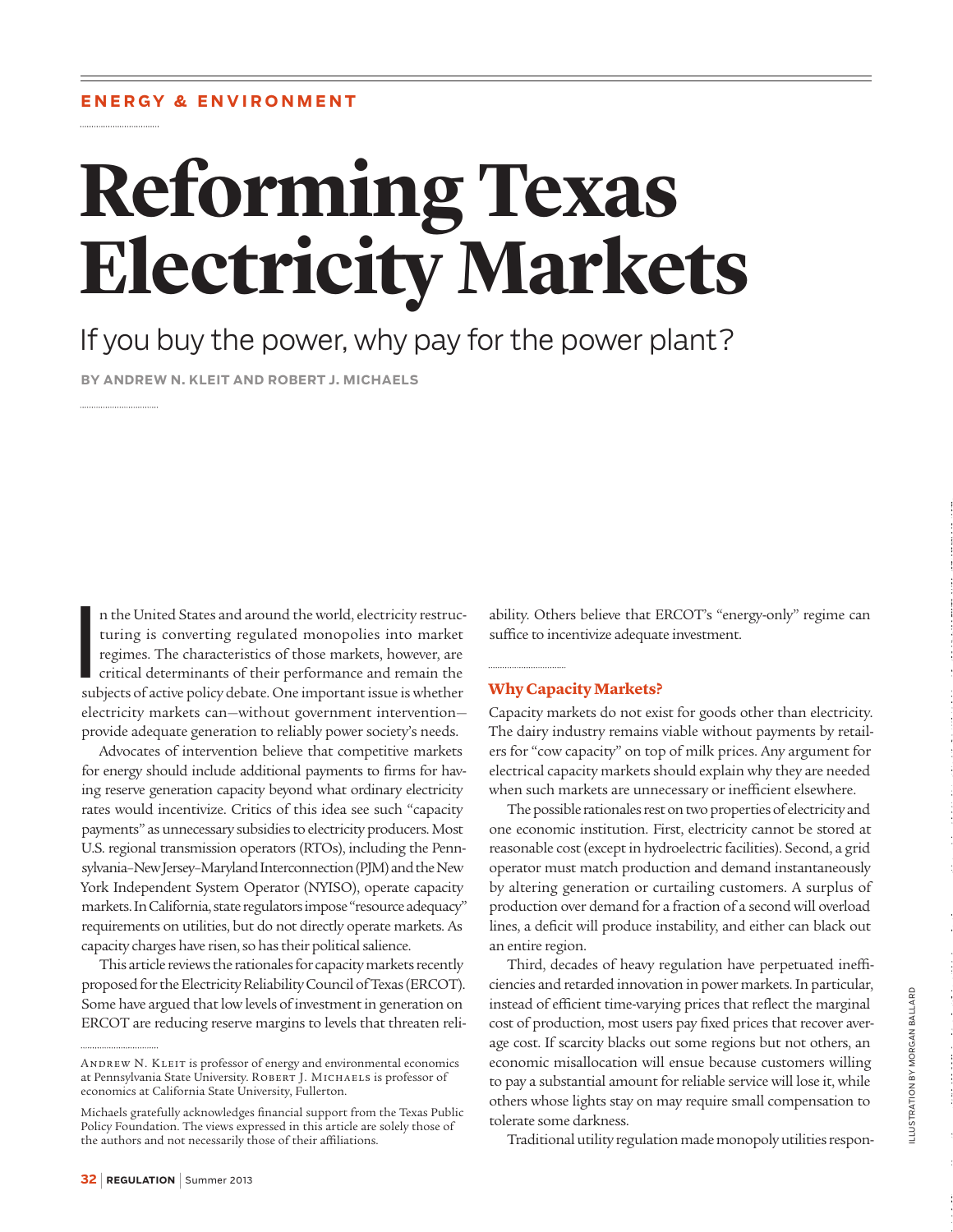sible for both day-to-day reliability and prudent investments in generation. Those investments of necessity included generators with high marginal costs that would operate to maintain reliability for only a handful of peak hours. A monopoly utility could fold such costs into its regulated "revenue requirement" without further itemization, secure in the knowledge that regulators would approve higher electricity rates sufficient to cover costs. In an unregulated system, however, it is generally believed that investors in peaking generators can only recover their costs if prices are very high while they are operating.

Aggravating those potential problems, most power markets have regulatory caps on wholesale electricity prices. During system peaks, most available capacity in an RTO market must either produce energy or be committed to providing such "ancillary services" as reserves. With competition thus constrained, a generator may be able to profit by bidding above its marginal cost, particularly if users cannot respond by reducing consumption. The RTO thus faces a dilemma: it wants to foreclose monopolistic profits while ensuring that returns are high enough to induce investment, all in an environment where the

number of peak hours cannot reliably be predicted.

Wholesale price caps have been used as a compromise between competitive and monopolistic incentives. PJM's cap, for example, is \$1,000 per megawatt-hour (MWh), while ERCOT's is currently \$4,500 and will likely rise further under regulations that are now under consideration. The problem with this compromise is that caps can cut generator revenues in times of scarcity and reduce their prospective investment returns. Such shortfalls (in industry parlance, "missing money") constitute another rationale for capacity markets whose payments could make up the diference. Caps as high as ERCOT's, however, reduce the likely disincentives of missing money.

The constellation of generator costs can produce another variant of the missing money argument. In one theoretical model, much of the electricity in a competitive energy market is supplied by baseload generators with lower energy costs and higher capital costs than the peaking units that supply the remainder. If competition sets energy prices at marginal cost, investment in peakers will be insufficient (possibly zero) because they do not earn revenues that allow recovery of capital. The relevance of this

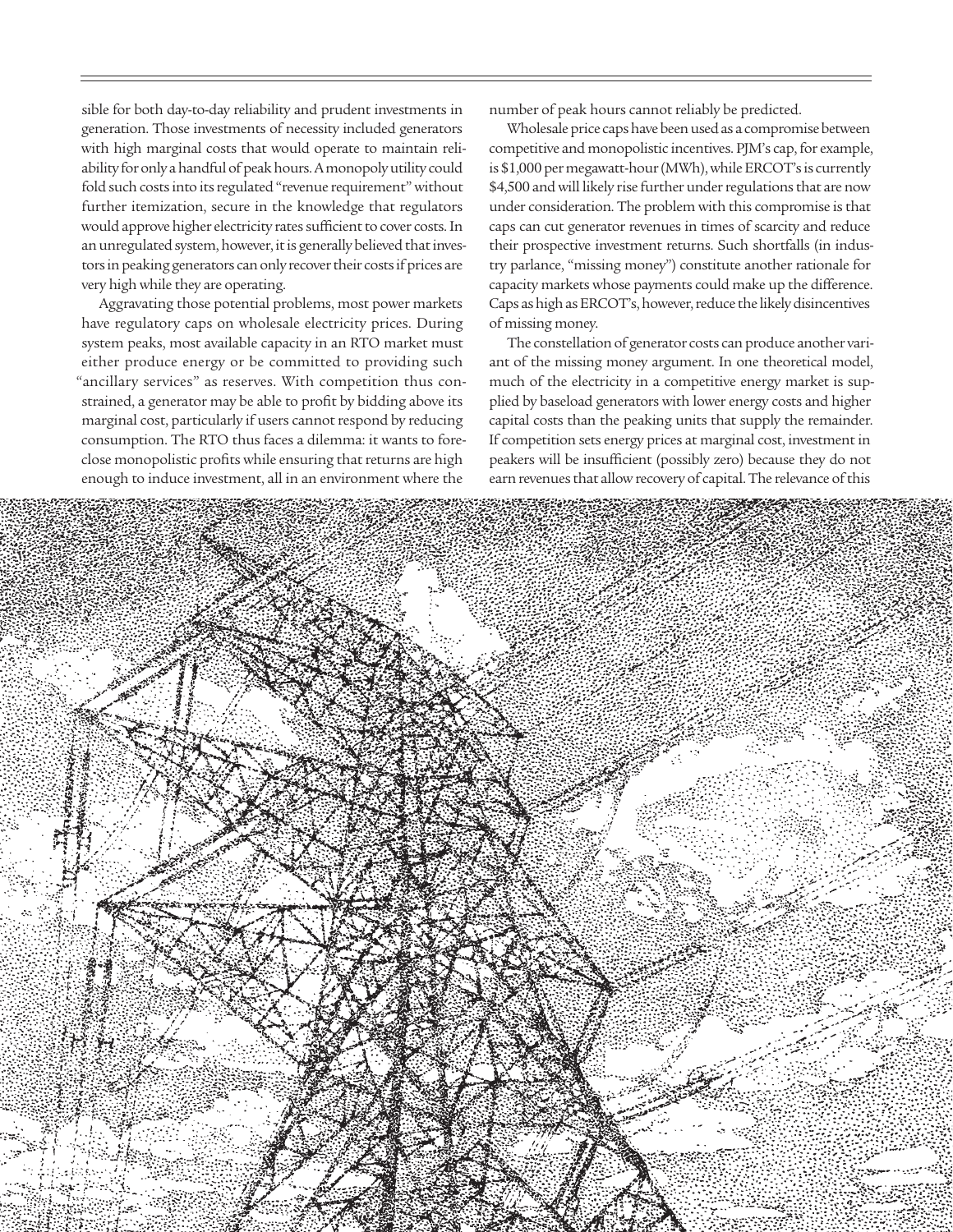argument, however, depends on its correspondence with reality. The available set of generators in most RTOs appears sufficiently diverse that this version of missing money has been neither an important operational problem nor a deterrent to investment.

Markets generate prices whose movements convey information about shifts in consumers' valuations and producers' opportunity costs. Because prices afect the returns to alternative choices, they induce resource owners to shift toward more profitable activities and consumers to economize on goods whose relative prices have risen. Capacity prices, however, do not emerge from a market. Rather, they come from artificially based "demand curves." These arbitrary curves are not to be confused with textbook demand curves that represent valuations consumers voluntarily place on products. Planners determine these capacity demand curves with the intent of creating a price that will induce amounts of generation investment that the planners deem sufficient. The position and slope of this demand curve are set by RTO committees that need not justify their decisions or relate them to underlying market forces. Its artificiality means that prices in capacity markets will only accidentally be indicators of economic scarcity.

There appears to be general agreement that if the returns to generation investment in Texas are in fact inadequate, that problem lies with a small set of peaking generators and exists for no more than 100 to 200 hours per year. If these units are the problem, any capacity policy should concentrate on them rather than on the much larger set of all generators, many of which are profitable at competitive prices. A capacity market, however, is vastly more complex because it pays all generators (and users who can curtail consumption quickly) rather than just that subset. We show below that there are strong reasons to doubt the common assertion that peaking generators in ERCOT are intrinsically unprofitable without capacity markets.



Source: Capacity, Demand, and Reserves Report

#### **Markets and Hypotheses in ERCOT**

Advocates of capacity markets believe that RTOs without capacity markets display performance inferior to those with them. The most obvious test of this hypothesis would compare retail bills over the long term between the two types of RTOs, but lack of long-term data forecloses that comparison. We can, however, examine two related hypotheses. First, if missing money is relevant, ERCOT should see severe booms and busts in generation investment. There should be relatively long intervals of excess reserves followed by shortages that reflect both investor inertia and construction delays. Second, in years of excess capacity, energy prices in ERCOT should allow recovery of little more than a marginal generator's variable costs. Years of short supply are not predictable and a generator's annual returns will depend on randomness in weather and operating conditions. Because revenue stability can be an important determinant of the cost of capital, extreme randomness of annual returns in ERCOT would be evidence that a capacity market could materially improve performance there. An accurate estimate of those returns, however, requires an accounting for all income sources available to a generator. Unfortunately, as we will discuss below, regulators require that ERCOT's revenue estimates disregard some of those income sources and hence understate actual profitability.

**Investment paradox <sup>|</sup>** Some regulators, politicians, and interested generation owners who support a capacity market see ERCOT's recent history as evidence favoring their position. For example, ERCOT's December 2011 Capacity, Demand, and Reserves (CDR) Report predicted summer reserve margins of 12.1 percent in 2012 and 2013, close to ERCOT's longstanding 13.75 percent standard, but saw them falling to only 4 percent by 2014. By May 2012, delays in bringing a new coal-fired gen-

> erator online and the shutdown of 2,000 MW of coal capacity in expectation of new federal air pollution rules had driven the 2013 estimate below 10 percent. Figure 1 shows that near-term reserve "crises" that fail to materialize have been the rule rather than the exception in ERCOT. Each line shows an annual CDR report's predicted margins for the current summer and for the next five years, based on generators known to be under construction or licensed as of the report date. Perhaps unsurprisingly, the lines almost all slope downward, indicating the reserve situation will worsen significantly as time passes. In reality the 2012 situation was hardly exceptional. Four of the CDR reports since ERCOT's founding (2006, 2007, December 2011, and May 2012) project five-year margins between 4 and 6 percent. In 2011 and 2012, five years after the 2006 and 2007 reports, ERCOT's actual reserves satisfied its adequacy criteria.

> These semi-official projections exclude numerous known potential and actual resources, including mothballed fossil fuel capacity, 50 percent of available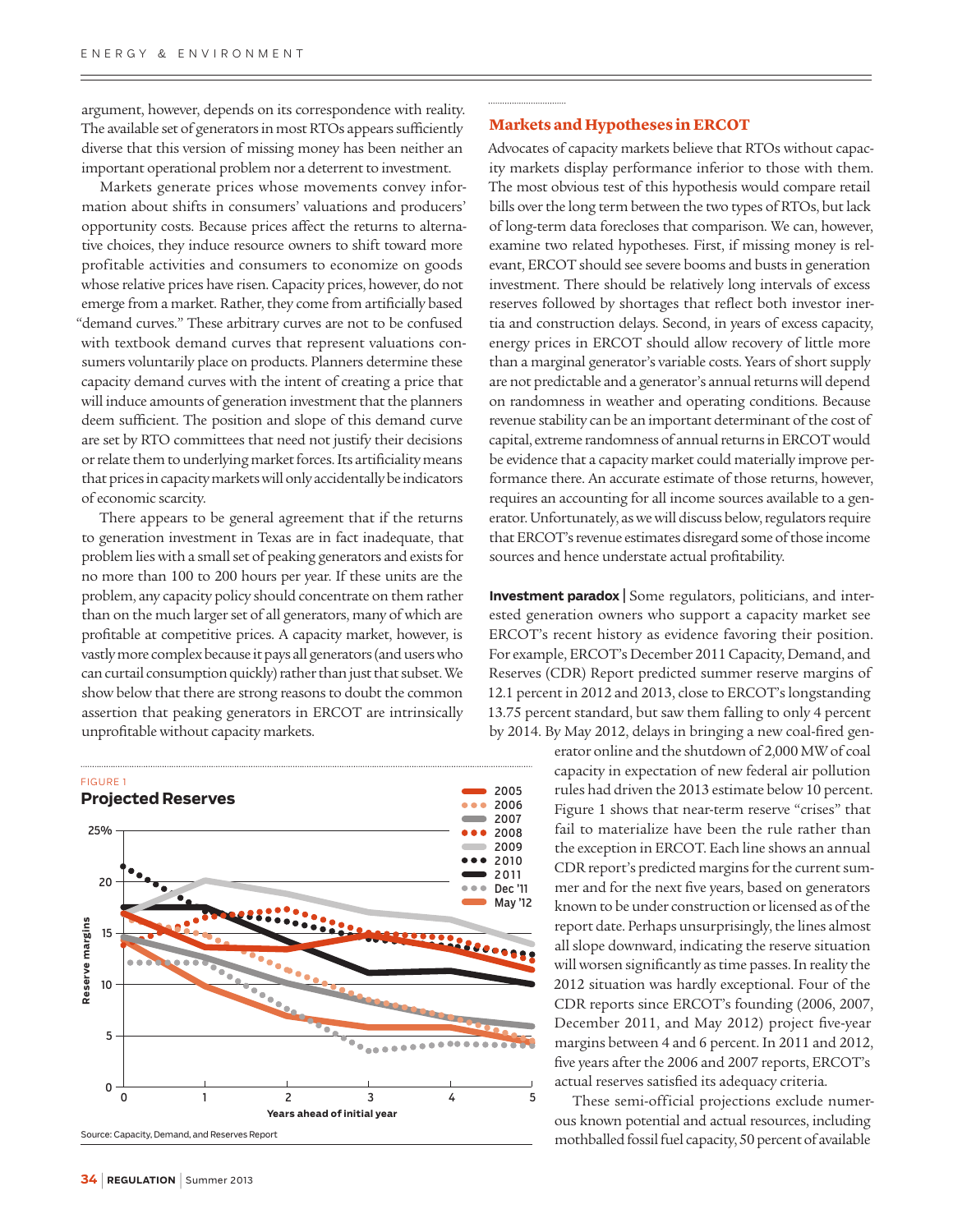external direct current transmission ties, and planned generators under study for interconnection. As of May 2012 these projected 2016 resources totaled 7,409 MW. Even if no other units are built between now and 2016, a relatively small 5,369 megawatts (MW) of additional generation would give ERCOT a 13.75 percent margin in that year, under plausible assumptions about load growth and difusion of demand management.

The confluence of several unusual events rendered ERCOT's 2012 capacity situation somewhat extreme. Yet, as had also happened before, by the end of summer 2012 the problems had become manageable. A court stay of the new federal air pollution rules brought coal-fired units back into operation, and an addithe diference between the revenue a peaking unit can earn from energy sales in spot markets and its operating cost over a year. (We note that a large majority of actual sales are made via long-term contracts whose terms may or may not adjust to spot market prices.) According to ERCOT, between 2002 and 2007 a new combustion turbine with a gas-to-electric-power conversion factor ("heat rate") of 10.5 would have recovered all of its fixed costs (including interest) by earning a PNM between \$65,000 and \$80,000 per MW-year. In 2008 and 2009 the estimated lower limit on viability ranged from \$70,000 to \$95,000 per MW-year and the corresponding range for 2010 and 2011 was between \$80,000 and \$105,000. A more fuel-efficient (heat

## In light of those data, claims of "market failure" by capacity market advocates are hard to take at face value for a number of reasons.

tional 2,000 MW of mothballed gas-fired units were brought back into service. A recent report by a member of the Public Utility Commission of Texas (PUCT) found that in 2012 4,318 MW of new generation had been announced, most of which had either obtained financing or started construction. Assuming a lower forecast demand scenario than ERCOT used, these units alone would yield reserve margins of 19.6 percent in 2013, 16.7 percent in 2014, and 13.2 percent in 2018, not counting any additional capacity that might materialize in the interim.

In light of those data, claims of "market failure" by capacity market advocates are hard to take at face value. First, assumptions about future reserves are intended to be conservative and do not adequately account for less-certain power sources that are likely to appear. Second, there is no evidence that investor behavior destabilizes the generation market and that profitable power plants will somehow go unbuilt without capacity requirements. Third, there is no plausible way that a capacity market could have foreclosed the events that led to the shortfalls of early 2012 that resulted from federal regulation and unavoidable randomness. Fourth, policymakers must bear in mind that reliability at high loads depends on adequate peaking, rather than baseload, resources. Finally, as noted above, even if there were valid reasons to subsidize peaking plants, they would not necessarily apply to baseload units.

**Ancillary services option |** The longer-term growth of both resources and demand in ERCOT appears to indicate that investors in generation are earning adequate returns. By contrast, calculations from ERCOT's market monitor indicate returns that are extremely low. These estimates of "Peaker Net Margin" (PNM) are made pursuant to regulatory formulas that do not include important revenue sources. Officially, PNM equals

rate = 7) combined-cycle gas generator needed to earn at least \$100,000 per MW-year in 2003 through 2006 and \$105,000 per MW-year in 2007 through 2011. Only rarely have net earnings from energy sales by a peaking plant met or exceeded those amounts.

The PNM calculations sug-

gest that little if any new capacity would appear in ERCOT, but paradoxically capacity has kept up with load. We can resolve this paradox by introducing revenue sources that are excluded from the PUCT's calculation but are relevant for profitability. Most importantly, a generator can choose between selling in the energy ("balancing") market and its ancillary services markets. There are three ancillary services markets:

- Regulation reserve is generating capacity that follows instantaneous load changes to maintain system frequency of 60 Hertz.
- Responsive reserves are operating generators available to increase output when a generation or transmission failure occurs in a 10-minute period.
- *Non-spinning reserves* ("non-spin") are generators not currently operating ("spinning") that can be ramped to a specified output within 30 minutes, or large loads eligible to act as reserves that are interruptible on 30 minutes' notice.

A generator whose ancillary services bid was accepted allows ERCOT to utilize its capacity as needed. If called upon to operate, the generator receives the balancing market price for its output, which may be above or below its marginal cost. Revenue from ancillary services thus comes in two parts: First, the day-ahead market sets the hourly amount that a successful bidder receives for making its unit available for dispatch. Second, if ERCOT orders that unit to produce energy, its owner receives the realtime balancing market price. If that price is below operating cost, the owner must take the loss.

To simplify the approximation, we assume that the owner can predict with some accuracy today's and tomorrow's balancing energy prices and the probability it will operate. The generator must compare three scenarios: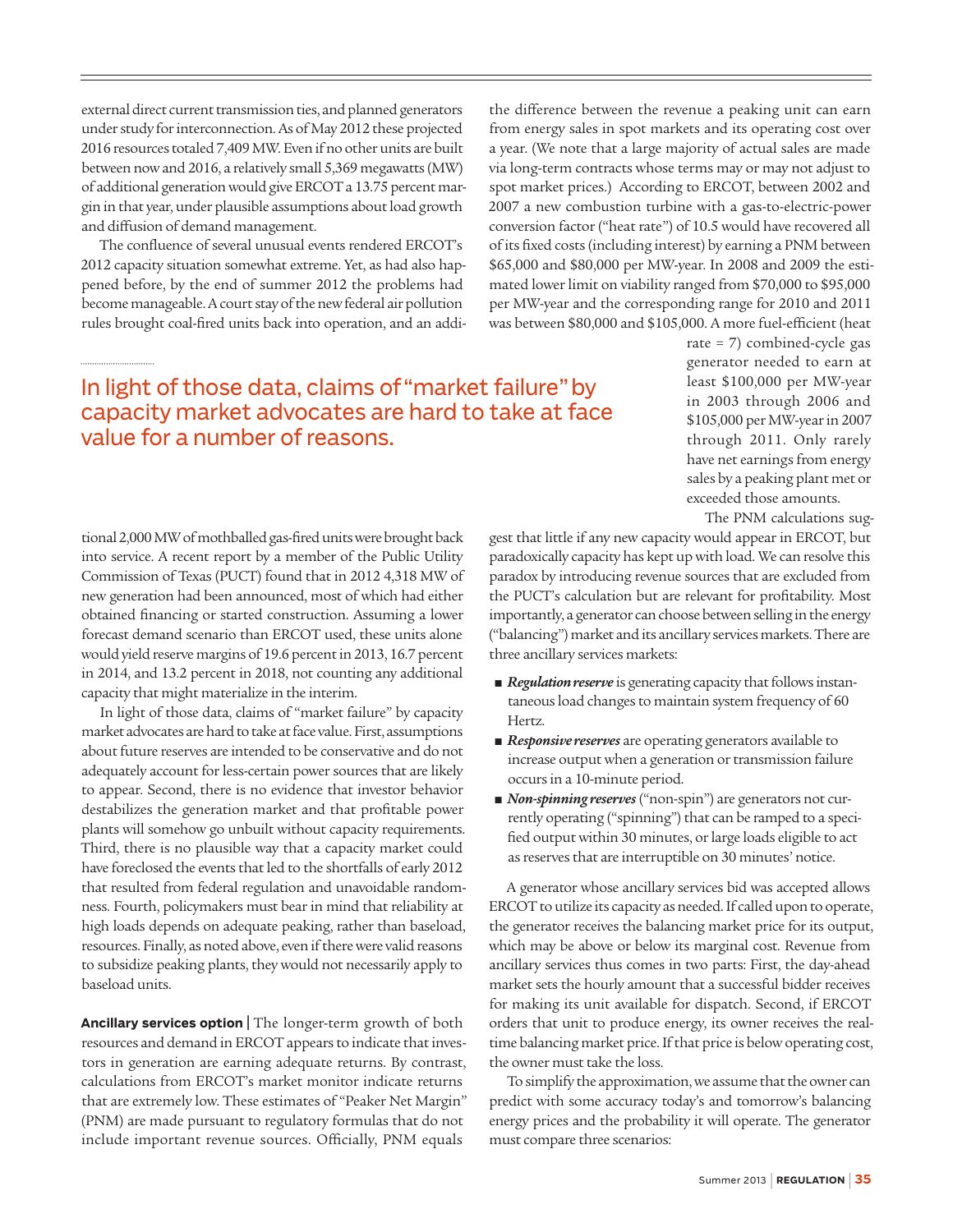- It will supply energy if the difference between the balancing (energy) market price and marginal cost is positive and it exceeds the expected net income (weighted by the probability of call) from committing to ancillary services.
- It will supply ancillary services if expected net income from ancillary services is positive and exceeds the net income it would get from energy sold into the balancing market. To be conservative, we restrict ourselves to non-spinning reserves, which typically carry lower prices than other services.
- It will remain idle if both net income from the balancing market and expected net income from ancillary services are negative.

For the years 2008–2010, we perform five PNM calculations that use the market monitor's hourly data but also include revenues from provision of non-spinning reserve services. Four calculations are for a combined-

cycle gas generator with a heat rate of 7 (lower figures are better). Its marginal cost per MWh is 7 (i.e., its heat rate) times the market price for a million British thermal units (MMBtu) of gas, plus \$4 in variable operation and maintenance costs. We examine the efects of difering probabilities of operation by performing the calculation for probabilities of 0.05, 0.1 and 0.2. The fifth calculation assumes a less efficient combustion turbine whose heat rate is 10.5 and has an operating probability of 0.1.

Table 1 shows the percentages of total annual hours under our various assumptions during which a generator will produce energy, make itself available for non-spin service, or remain idle because neither is profitable. Table 2 shows generator net income for each year under the same assumptions that underlie Table 1. It includes the income viability thresholds for each type of unit in each year

TABLE 1 **Generator Operating and Non-Spin Reserve Hours**

| <b>Year</b> | <b>Heat rate</b> | <b>Probability</b><br>of being<br>called upon | <b>Energy</b><br>hours % | <b>Non-spin</b><br>hours % | <b>Idle hours %</b> |
|-------------|------------------|-----------------------------------------------|--------------------------|----------------------------|---------------------|
| 2008        | $\overline{7}$   | 0.1                                           | 37.26                    | 19.72                      | 43.02               |
| 2008        | $\overline{7}$   | 0.2                                           | 36.66                    | 16.86                      | 46.48               |
| 2008        | $\overline{7}$   | 0.05                                          | 37.52                    | 22.55                      | 39.94               |
| 2008        | 10.5             | 0.1                                           | 8.12                     | 29.16                      | 62.72               |
| 2009        | $\overline{7}$   | 0.1                                           | 28.68                    | 33.82                      | 37.50               |
| 2009        | $\overline{7}$   | 0.2                                           | 27.93                    | 25.55                      | 46.52               |
| 2009        | $\overline{7}$   | 0.05                                          | 29.02                    | 40.83                      | 30.15               |
| 2009        | 10.5             | 0.1                                           | 7.75                     | 30.04                      | 62.21               |
| 2010        | $\overline{7}$   | 0.1                                           | 27.21                    | 30.63                      | 42.16               |
| 2010        | $\overline{7}$   | 0.2                                           | 26.84                    | 26.77                      | 46.39               |
| 2010        | $\overline{7}$   | 0.05                                          | 27.26                    | 33.39                      | 39.35               |
| 2010        | 10.5             | 0.1                                           | 18.05                    | 30.69                      | 51.25               |

threshold. Added up over the three years of data available to us, the unit with a heat rate of 7 is clearly profitable and the unit with a heat rate of 10.5 narrowly achieves viability. These calculations almost surely understate potential net income because they assume that non-spinning reserves are the only possible ancillary service a generator can produce. With more alternatives, a generator could supply other ancillary services that would be more profitable at some times. Unfortunately, data that might refine the calculation were not available to us. It appears clear, however, that generators whose choices more accurately reflect reality will either approach or exceed profitability over time and that investment in ERCOT's energy-only market is, in fact, viable. Thus, the PNM measurement that is designed to model financial revenues for peak generation is revealed to be an administrative creation that does not fully reflect

TABLE 2

exceptional year of 2008, net revenues from energy sales alone are over the viability threshold and adding sales of ancillary services further increases the amount. In 2009, revenues from the energy-only market are in fact insufficient to meet the PNM threshold in all cases, as are those earned when the generator has the additional choice of producing ancillary services.

as described above. In the

In 2010, however, generator net income with an ancillary services option in all of our cases falls just short of the profitability

**Generator Net Income from Energy and Non-Spin Markets**

| <b>Year</b> | <b>Heat rate</b> | <b>Probabil-</b><br>ity of being<br>called upon | <b>Energy</b><br>income | Non-spin<br>income | <b>Total income</b> | Non-spin<br>income % | <b>Income</b><br>viability<br>threshold |
|-------------|------------------|-------------------------------------------------|-------------------------|--------------------|---------------------|----------------------|-----------------------------------------|
| 2008        | $\overline{7}$   | 0.1                                             | \$181,905               | \$17,352           | \$199,258           | 8.71                 | \$105,000/<br>MW-year                   |
| 2008        | 7                | 0.2                                             | 180,891                 | 17,491             | 198,381             | 8.82                 |                                         |
| 2008        | $\overline{7}$   | 0.05                                            | 182,280                 | 17,750             | 200,030             | 8.87                 |                                         |
| 2008        | 10.5             | 0.1                                             | 121,959                 | 23.279             | 145,339             | 16.02                | \$70,000/<br>MW-year                    |
| 2009        | $\overline{7}$   | 0.1                                             | \$65,751                | \$12,964           | \$78,715            | 16.47                | \$105,000/<br>MW-year                   |
| 2009        | $\overline{7}$   | 0.2                                             | 65,249                  | 12,302             | 77,551              | 15.86                |                                         |
| 2009        | $\overline{7}$   | 0.05                                            | 65,992                  | 13,734             | 79,727              | 17.23                |                                         |
| 2009        | 10.5             | 0.1                                             | 47,104                  | 12,990             | 60,095              | 21.62                | \$70,000/<br>MW-year                    |
| 2010        | $\overline{7}$   | 0.1                                             | \$79,482                | \$20,129           | \$99,611            | 20.21                | \$105,000/<br>MW-year                   |
| 2010        | $\overline{7}$   | 0.2                                             | 78,660                  | 19,497             | 98,158              | 19.86                |                                         |
| 2010        | $\overline{7}$   | 0.05                                            | 79,677                  | 20,905             | 100,583             | 20.78                |                                         |
| 2010        | 10.5             | 0.1                                             | 57,635                  | 19,852             | 77,487              | 25.62                | \$80,000/<br>MW-year                    |